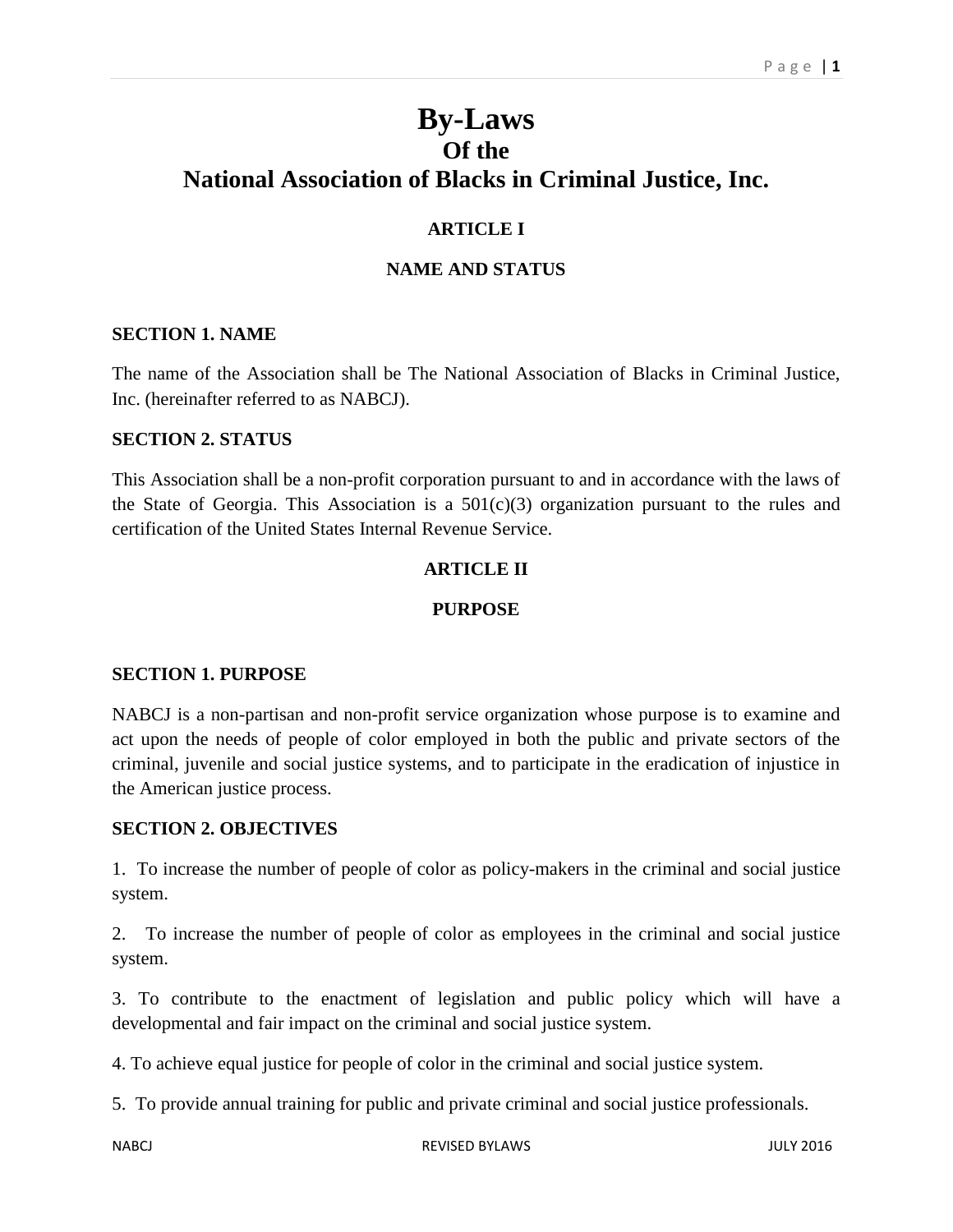# **ARTICLE III**

# **MEMBERSHIP**

#### **SECTION 1. MEMBERSHIP**

Any person or organization subscribing to the purpose and objectives that meet the financial requirements of NABCJ shall be eligible for membership. The Board of Directors, herein after referred to as Board, shall establish categories of membership and a corresponding schedule of membership fees. Membership shall be available to anyone regardless of age, race, religion, color, national origin, marital status, disabilities, or sex. However, individuals currently under and/or pending criminal/juvenile supervision are not entitled to membership until supervision has been successfully completed. NABCJ doesn't recognize dual memberships.

The categories of membership are:

a. Life Member - Open to any individual. Life Members have completed the financial requirements and are voting members of the association.

b. Agency Affiliates - Open to public and private organizations and institutions. The Agency Affiliates are entitled one vote.

c. Active Member - Open to any individual except those listed above and entitled to one vote per member.

d. Student Member - Open to any full-time college and high school students. The Student Member is entitled to one vote per member.

e. Associate Members – are members who are only active with local chapters. The associate member is not entitled to vote on national issues/elections.

#### **SECTION 2. MEMBERSHIP FEES**

There shall be a fee approved by the Board each calendar year for each categories of membership. These fees shall provide dual membership and privileges in NABCJ and a local chapter to NABCJ or in the absence of a local affiliate chapter, the fees shall provide sole membership to NABCJ.

#### **ARTICLE IV**

#### **MEMBERSHIP MEETINGS**

#### **SECTION 1. ANNUAL MEETING**

NABCJ shall hold an Annual Meeting of its membership.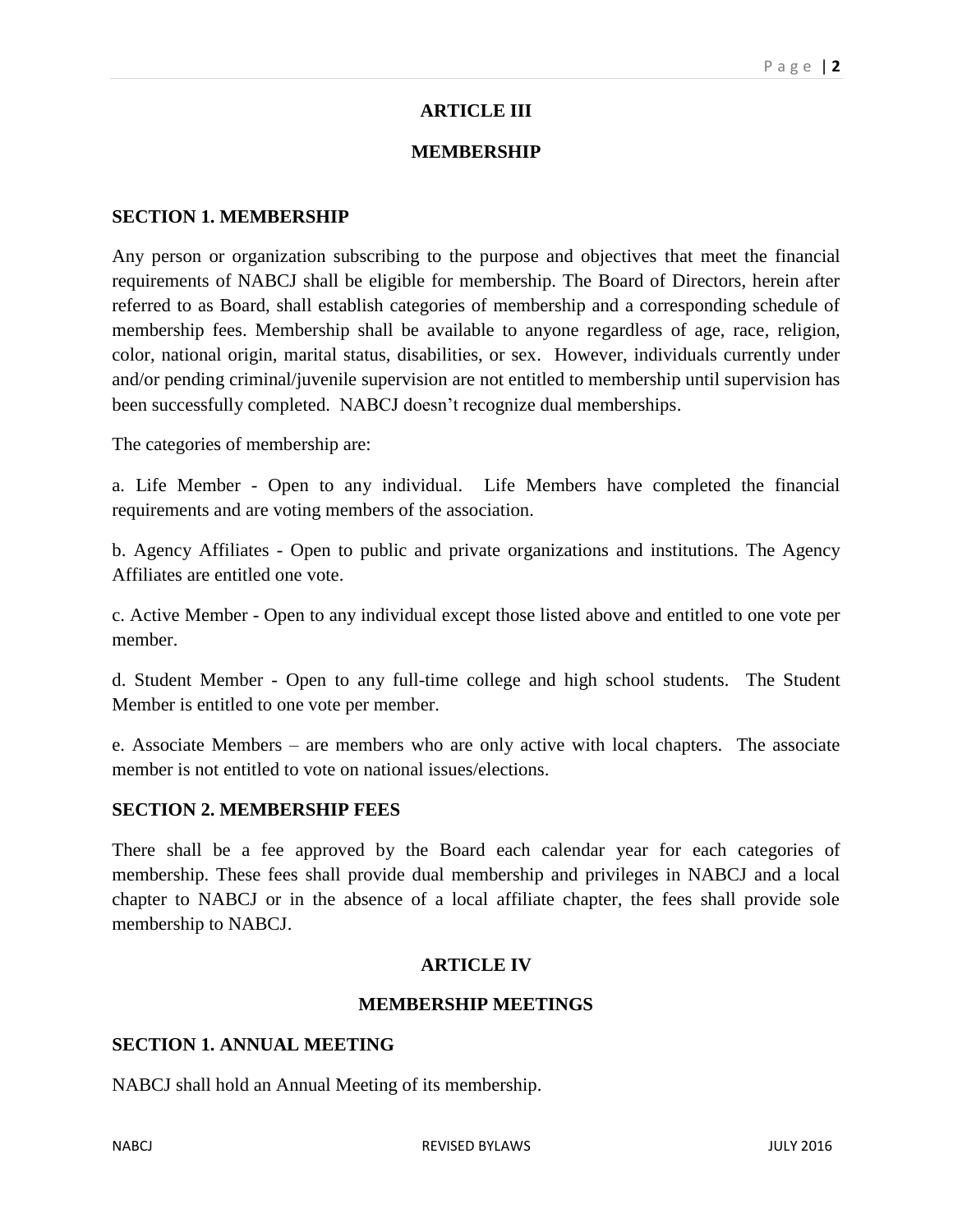# **SECTION 2. NOTICE OF ANNUAL MEETING**

Written notice of each Annual Meeting, stating the date and time, shall be communicated to each member.

# **SECTION 3. QUORUM**

At the Annual Meeting of the membership, equal to the number of active chapters at the time of the Annual Meeting shall constitute a quorum for the transaction of any business. In the absence of a quorum, the meeting may be held, however, the meeting shall be unofficial and no voting may take place.

#### **SECTION 4. VOTING**

Each voting member present at a National Meeting will be entitled to only one (1) vote in accordance with Article III Section 1. Action taken may be approved by a majority vote of the members present.

# **SECTION 5. AGENDA**

The President in consultation with the Board shall prepare the agenda for the Annual Meeting. Members may submit agenda items to the Secretary not less than sixty (60) calendar days prior to the meeting. New business items may be received at the request of the President.

#### **SECTION 6. ANNUAL REPORTS**

The President, Treasurer, Chief of Conference Planning and Operations shall each prepare an Annual Report.

# **ARTICLE V**

# **BOARD OF DIRECTORS**

#### **SECTION 1. BOARD MEMBERSHIP**

1. Every member of the Board of Directors shall be a member of the Association.

2. The property and affairs of NABCJ shall be managed and controlled by the Board and shall consist of not less than twelve (12) or more than thirty-three (33) members.

3. The Board membership shall consist of three (3) representatives of each of the following regions of the United States: Northwest, Northeast, South, Southeast, Southwest and Midwest.

4. The Board shall also include four Specialized Positions: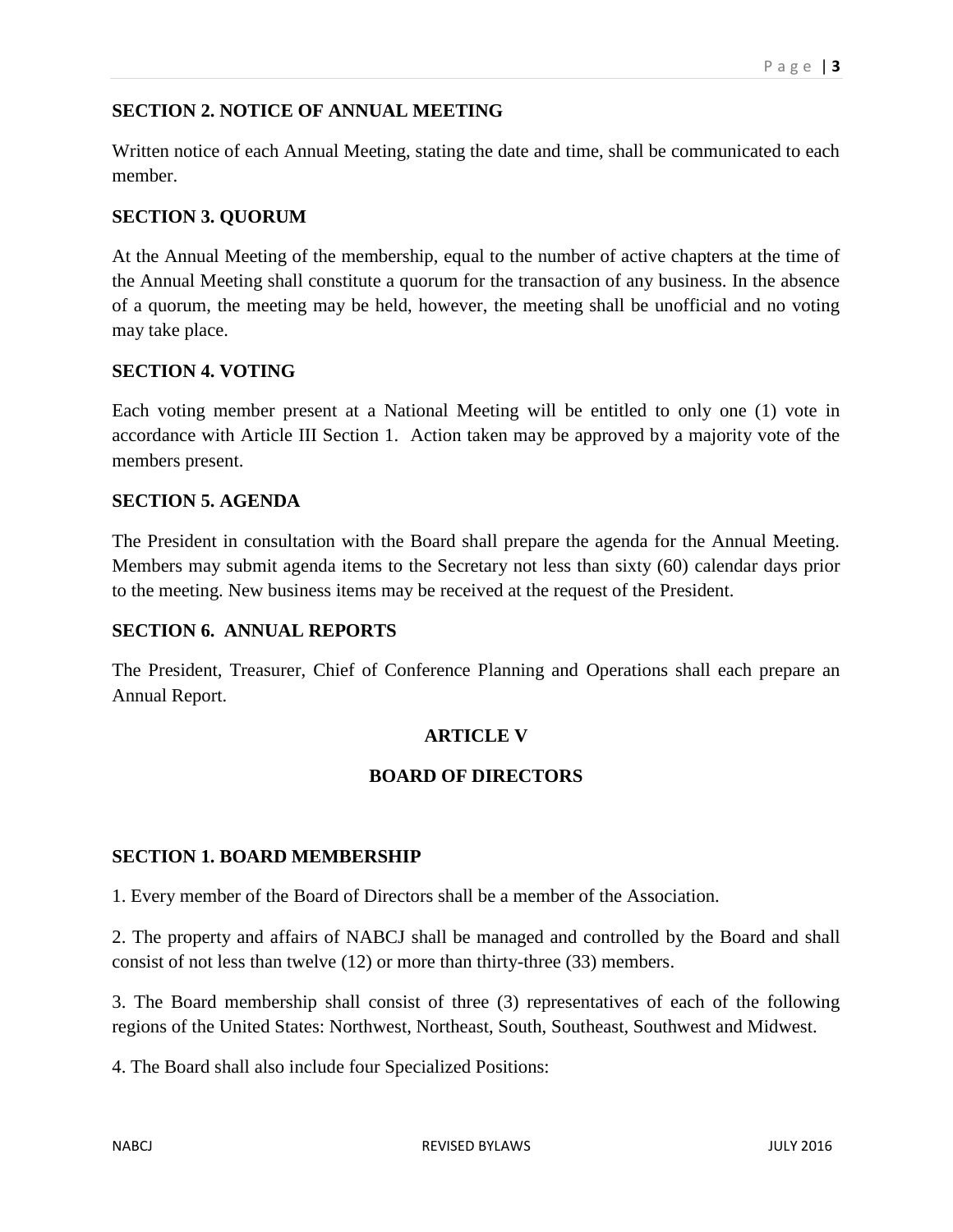a. President of the Presidents Council - shall serve as a voting member of the Board of Directors and shall be elected every two years by members of the Presidents Council. The President of the Presidents Council shall be a current president or immediate past president of a local chapter and will represent the Chapter Presidents on the Board.

b. Federal Employee Representative - shall serve as a voting member of the Board of Directors and shall be appointed by the President and are also full time employees of the Federal Government. The term of the Federal Employee Representative will run concurrently with the term of the President they are appointed by.

c. Student Representative shall serve as a voting member of the Board of Directors and appointed by the President. The term of the Student Representative will run concurrently with the term of the President they are appointed by.

d. International Representative - shall serve as a voting member of the Board of Directors and shall be appointed by the President. The term of the International Representative will run concurrently with the term of the President they are appointed by.

e. All appointed representatives must be approved by the Board of Directors and they are not eligible to run for Executive Board positions while serving in their appointed positions.

5. The Board shall also include the following appointed positions:

A. General Position at Large – this representative shall be a member of the Association and is appointed annually by the President and approved by the Board. The term of this position is for one year and is a voting member of the Board.

B. A Member who represents the National Alliance of Faith and Justice (NAFJ).

6. The Immediate Past President - shall be an ex-officio member of the Board. The Immediate Past President shall remain in position until replaced by the next Immediate Past President.

# **SECTION 2. ELECTION OF REGIONAL BOARD MEMBERS AND TERMS OF OFFICE**

1. A Board Representative shall be elected to a three (3) year term. No Representative shall be elected for more than two (2) consecutive three (3) year terms. No Representative shall be elected or re-elected during the same election year as another Representative for that region. Each region shall have three representative positions. The Representative positions shall be identified by region.

2. New members of the Board shall be installed at the Annual Meeting and shall assume their respective duties effective August 1 each year.

3. The election of the Regional Board Members shall take place annually during or prior to the Annual Meeting.

NABCJ REVISED BYLAWS JULY 2016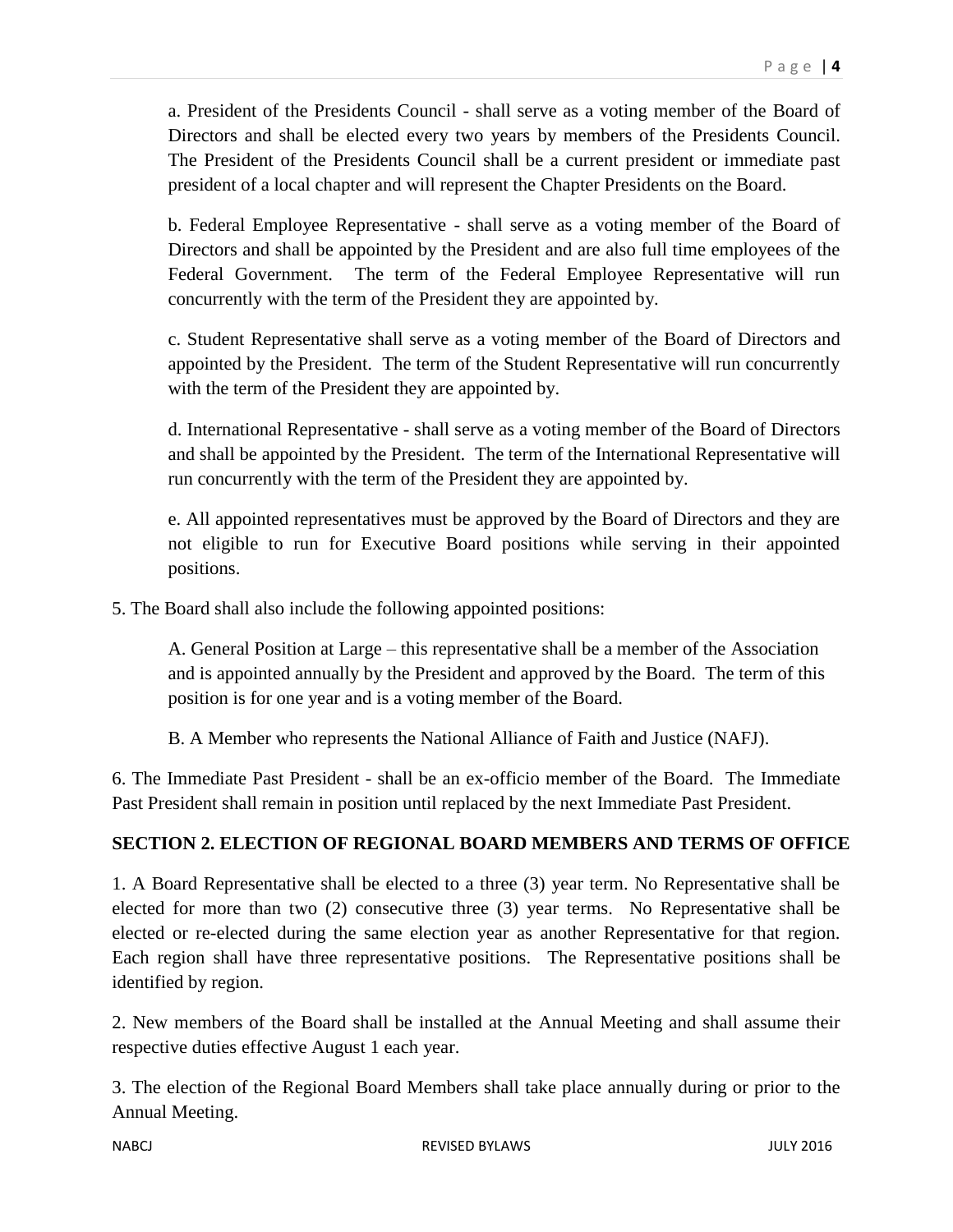# **SECTION 3. MEETING OF THE BOARD**

The Board shall meet no less than twice a year including the Annual Meeting. Special meetings of the Board may be called by the President of the Board or by a majority vote of the Representatives. All such meetings, except closed meetings of the Board shall be open to any member in good standing. Any member wishing to address the Board shall make a written request to the Secretary at least fourteen (14) calendar days before the meeting. Minutes of the meeting shall be taken, maintained, and distributed to each member of the Board thirty (30) calendar days before the next meeting.

#### **SECTION 4. NOTICE OF MEETING**

Notice of all meetings shall be made to each Board Member specifying the time and location of the meeting. Face to Face Meetings notifications shall be given at least sixty (60) calendar days prior to the meeting. Non Face to Face Meetings shall be given at least five (5) calendar day's prior notice.

# **SECTION 5. QUORUM**

A quorum shall be constituted by one-third (1/3) of the total Board Members. Meetings with less than a quorum shall be unofficial and no voting may take place.

# **SECTION 6. DUTIES OF THE BOARD MEMBERS**

The duties of the Board Members shall be such as are implied in their respective titles and as specified in official position descriptions, developed and formally approved by the Board. Each Board Member shall keep accurate records of their work and turn them over to their successor. However, it shall be the duty of each Board Member to further the purpose and objectives of NABCJ in his or her region as well as nationally. To this end, each Board Member shall: (1) work to develop new chapters; (2) serve as liaison between the membership of his or her region and the National Officers and Board Members; (3) communicate on a regular basis with the President and other Board Members; (4) Provide Regional Activity Reports quarterly and at the Annual Meetings; (5) promote NABCJ as a professional organization striving to be a change agent in the field of criminal justice; and (6) Comply with the Board Contractual Agreement, Bylaws, Articles of Incorporation, Code of Ethics, Parliamentary Procedures and Policy Manual.

# **SECTION 7. BOARD VACANCIES**

Any vacancy on the Board may be filled by appointment of the President and confirmation by the Board. In the event that a Representative relocates to another region, the Representative shall serve until the end of their term. The Representative, if eligible, may be nominated as a Representative for the Board position in the new region, but is not eligible to seek election to another term in the former region.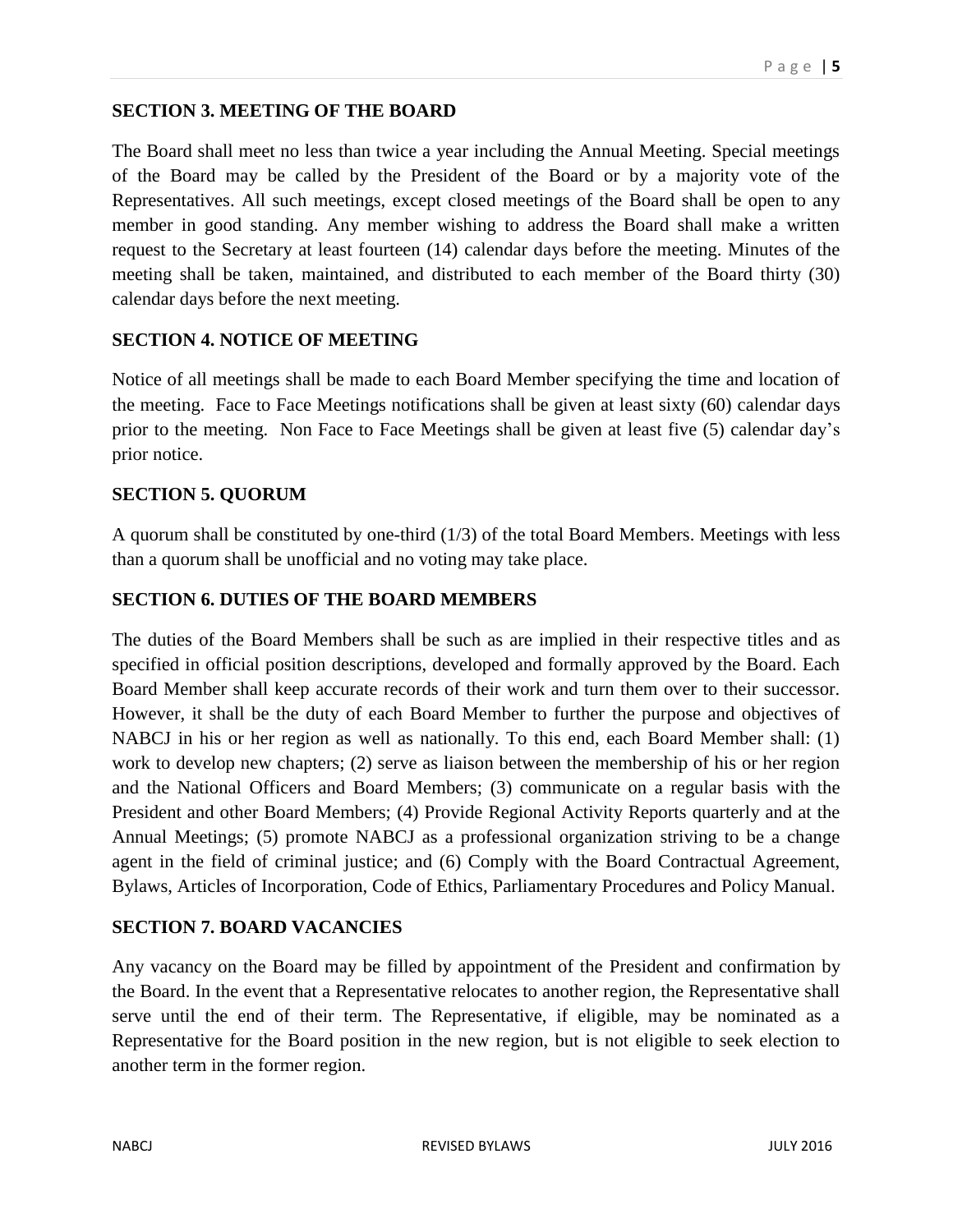# **ARTICLE VI**

# **OFFICERS OF THE BOARD/ EXECUTIVE OFFICE**

#### **SECTION 1. ELECTION OF EXECUTIVE/OFFICERS BOARD**

1. The President, Vice President, Secretary, Assistant Secretary, Treasurer and Assistant Treasurer shall be the elected Executive Officer positions of the Board and any Board Member present at the meeting may make nominations. A majority vote of the Board Members shall elect Executive Officers of the Board.

2. The Immediate Past President shall automatically assume the position of Executive Board Member at the conclusion of their term as President of the association until he/she is replaced by the next Immediate Past President.

3. The election of the Executive Officers of the Board shall take place at the site of and during the Annual Meeting at the Annual Conference and Training Institute. The election of the Executive Board Officers shall take place annually.

4. Each Executive Board Officer shall hold their elected position for a two year term.

5. The Executive Board Officer can only serve two consecutive two year terms in their elected positions.

#### **SECTION 2. INSTALLATION OF NEW BOARD OFFICERS**

The newly elected Board Officers shall be installed at the Annual Meeting. The newly elected Board Officers shall assume their respective duties effective August 1<sup>st</sup> of each year.

#### **SECTION 4. BOARD OFFICERS**

1. The President of the Board shall also be the Chair of the Executive Committee. A quorum of the Executive Committee shall be by a majority of its members.

2. The Executive Committee shall regularly report its proceedings to the Board at subsequent meetings.

3. Powers. The Executive Committee may exercise all the powers of the Board during the intervals between meetings of the Board. Except that it shall not have authority to change the Bylaws or submit to the Association any action requiring the approval of the Board or prohibited under the  $501(c)(3)$  Corporation Law. The Executive Committee shall fix the compensation of any paid staff of NABCJ and evaluate staff performance. The Executive Committee shall recommend to the Board action on policy proposals and make office and conference purchases as allowed under a current and approved budget.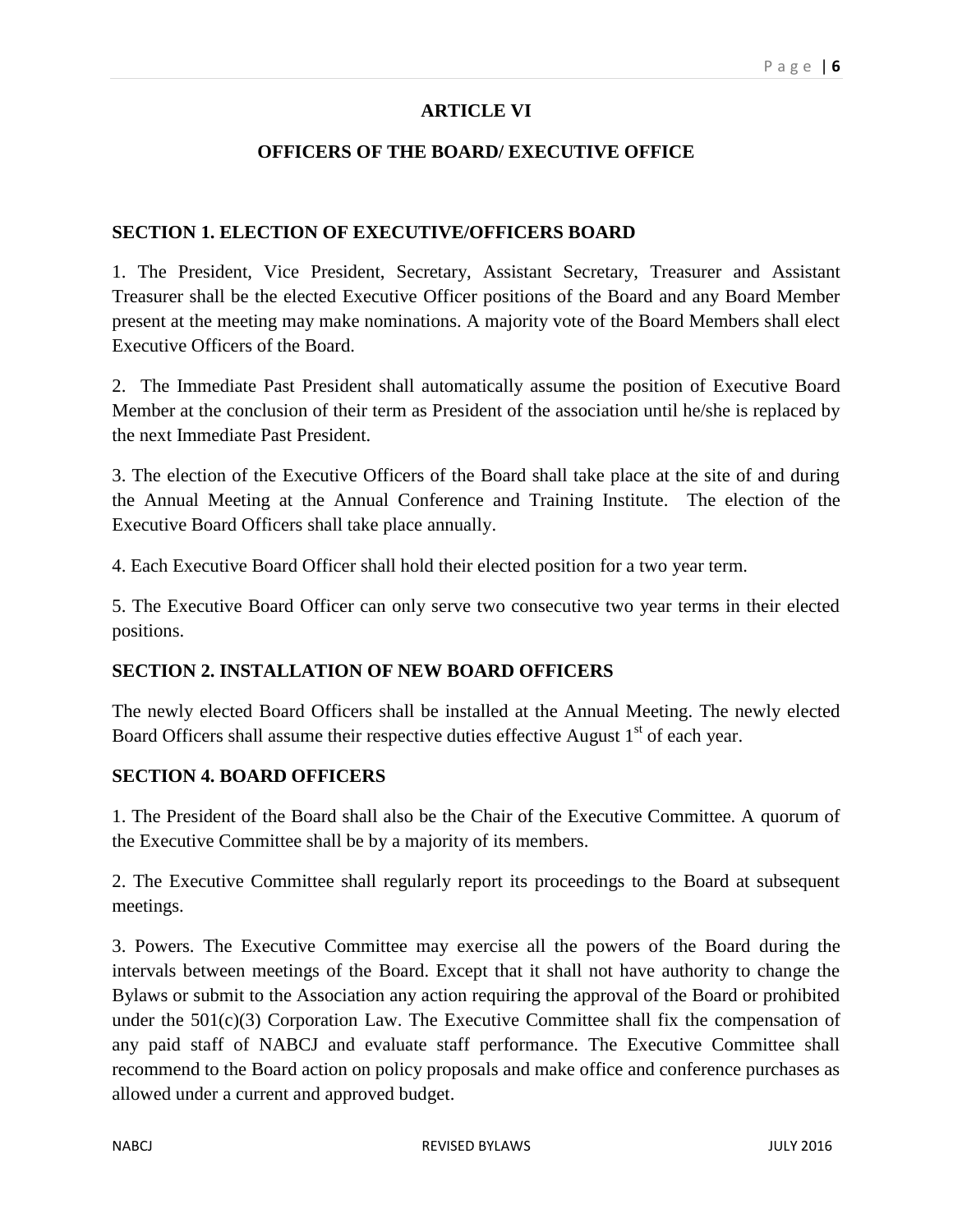4. Meetings. The Executive Committee shall meet at least quarterly and shall be responsible for the affairs of the Association between meetings of the Board.

5. Other Meetings. The President as needed may convene other meetings, including by telephone conferencing.

# **ARTICLE VII**

# **DUTIES OF BOARD OFFICERS**

# **SECTION 1. PRESIDENT**

The President of the Board shall have general charge of the affairs of NABCJ, and shall; insure the implementation of the Purpose and Objectives of NABCJ and is the official spokesperson for the Association. The President shall preside at the meetings of the Membership, Board, and the Executive Officers. All appointments made by the President shall be confirmed by the Board of Directors. The President may assign other duties as needed.

# **SECTION 2. VICE PRESIDENT**

The Vice President may perform all duties of the President upon request of the President, or in the event of their absence or disability. The Vice President provides general oversight for all Committees of the Board and may assume other duties as assigned by the President or the Board. The Vice President shall have general oversight responsibility for committee work and shall serve as the liaison from the Board to the Committee Chairs.

#### **SECTION 3. SECRETARY**

The Secretary shall attend and keep the minutes of all meetings of the Board and the minutes of the Annual Meeting; keep alphabetical records of all current NABCJ members and Chapters arranged by region. The records shall also contain the most current e-mail, work, home addresses and home telephone numbers of the members and Chapters. The Secretary may also assume other duties as assigned by the President or the Board.

#### **SECTION 4. ASSISTANT SECRETARY**

The Assistant Secretary may perform all duties of the Secretary at the request of the Secretary, or in their absence or disability. The Assistant Secretary may perform other duties as assigned by the President or the Board.

# **SECTION 5. TREASURER**

The Treasurer shall ensure that records of the Association's investments, properties, etc., are properly maintained and appropriately reported. The Treasurer shall submit annual budget and financial reports to the Board, monitor the Association's annual audit and ensure that the result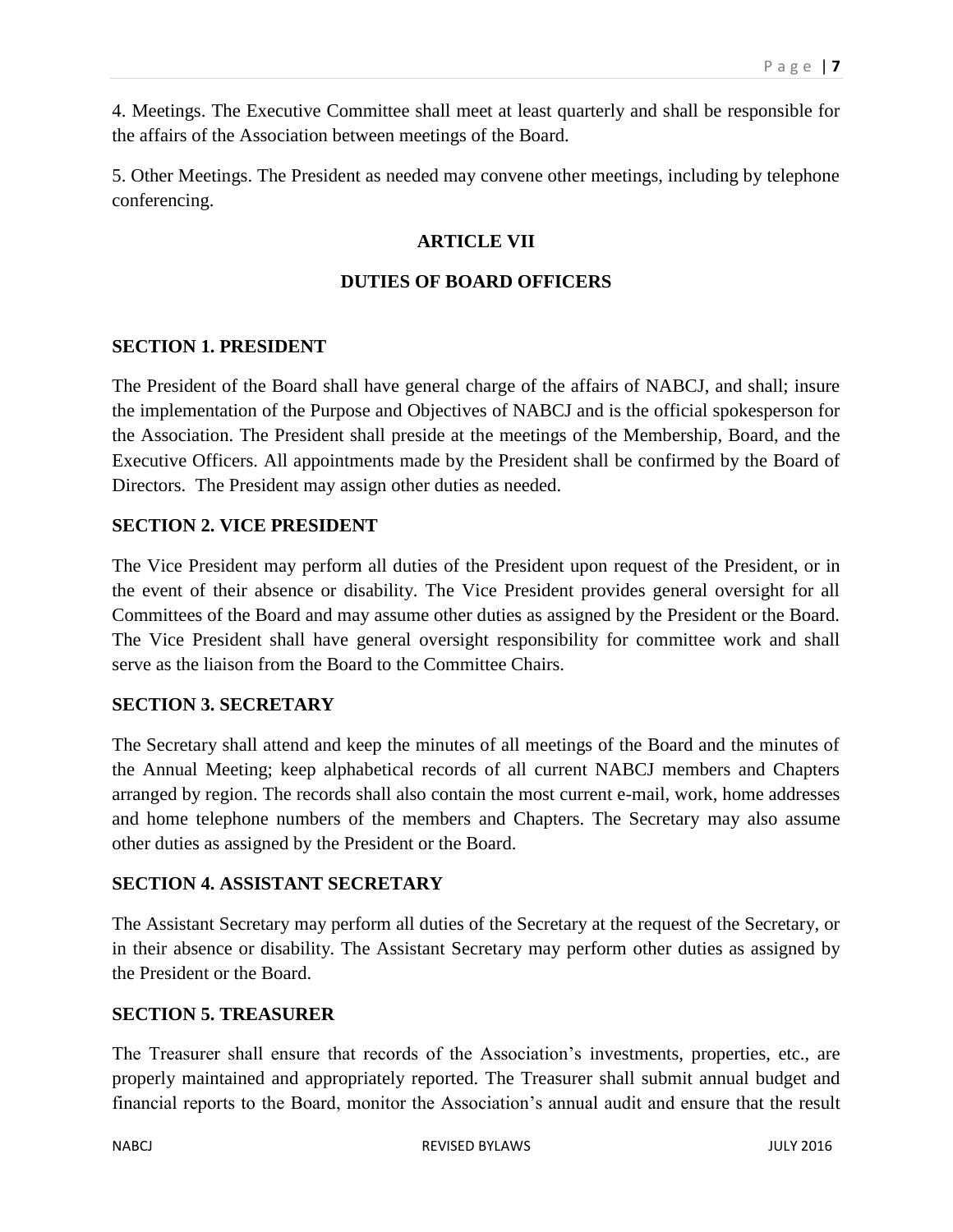of such are reported and disclosed to the Board. The Treasurer will also make recommendations regarding the Association's fiscal policies, spending trends, and practices.

# **SECTION 6. ASSISTANT TREASURER**

The Assistant Treasurer may perform all duties of the Treasurer at the request of the Treasurer, or in their absence or disability. The Assistant Treasurer may perform other duties as assigned by the President or the Board.

### **SECTION 7. PARLIAMENTARIAN**

The Parliamentarian is appointed by the President and acts as a consultant to the President. The Duty of the Parliamentarian shall be to advise the President and board by ruling on the validity of the conduct of business at each meeting in accordance with Robert's Rules of Order. The Parliamentarian is not a Board Member, nor does this position have voting privileges.

#### **SECTION 8. IMMEDIATE PAST PRESIDENT**

The Immediate Past President shall have general administrative duties. The President or the Board that assists in the administration of the organization may assign other duties as needed.

#### **SECTION 9. COMPENSATION**

No Officer or Representative of the Board shall receive any compensation for his or her services except for approved reimbursements.

# **ARTICLE VIII**

# **COMMITTEES**

# **SECTION 1. STANDING COMMITTEES**

- 1. Budget and Finance
- 2. Membership
- 3. Nominating
- 4. Communications and Public Relations
- 5. Bylaws
- 6. History and Research
- 7. Conference Planning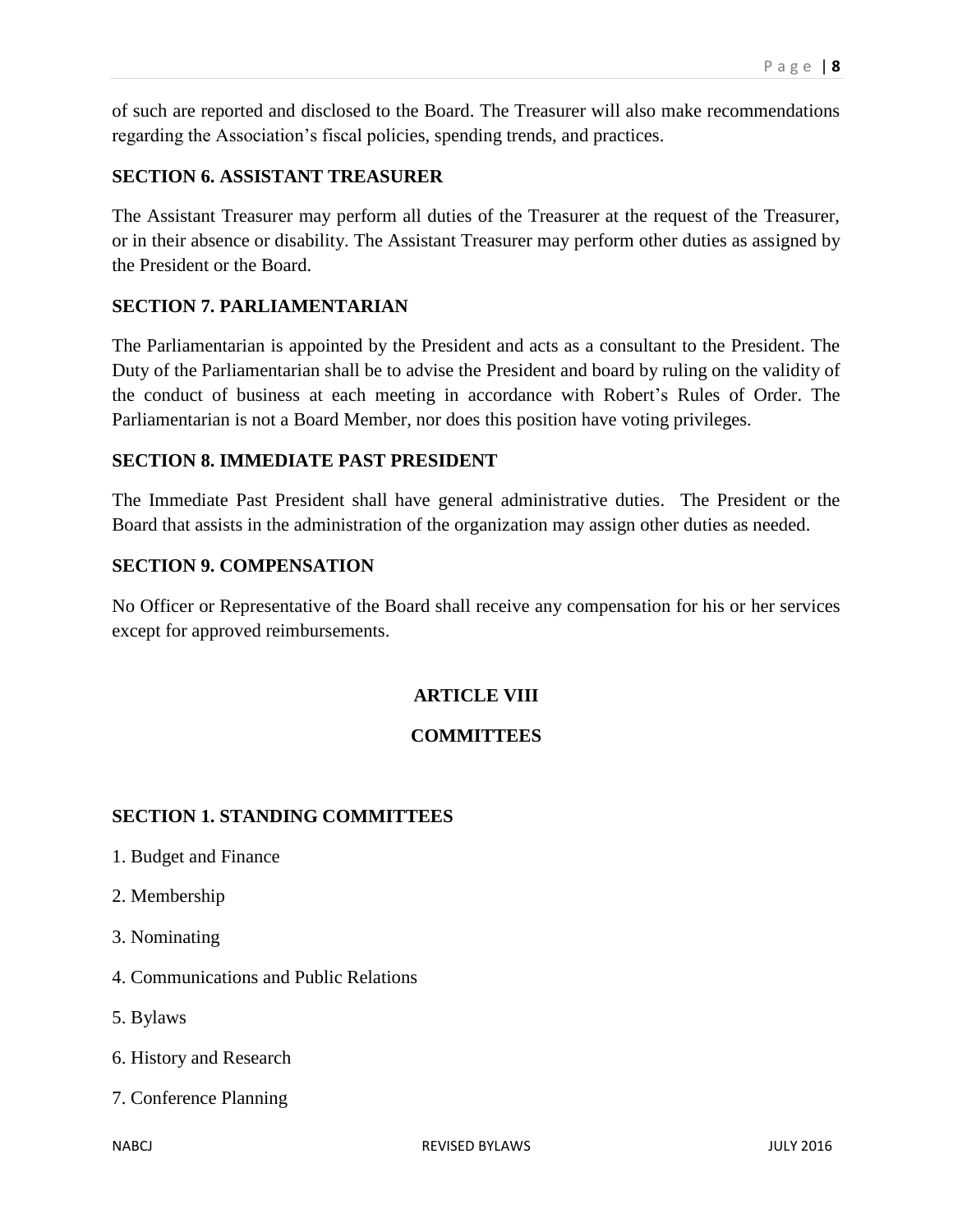# **SECTION 2. COMMITTEE CHAIRS**

All Standing Committee Chairs shall be members of the Board.

# **SECTION 3. BUDGET AND FINANCE COMMITTEE**

The Budget and Finance Committee shall consist of not less than three (3) persons including the Treasurer, Chief of Conference Planning and Operations and Assistant Treasurer. The Treasurer shall be appointed as Chair of the Budget and Finance Committee. This Committee shall be responsible for the following activities:

1. Provide technical assistance to members and Chapters with financial questions or issues;

2. Develop the annual operating budget;

3. Assist in arranging and ensuring that the annual audit occurs;

4. Ensures that activities approved by the Board which requires funding conforms to budget restrictions;

5. The Treasurer will prepare the Financial Annual Report; and

6. Develop a budget for the Association for approval by the Board which includes the Officers and Standing Committees individual budgets.

# **SECTION 4. MEMBERSHIP COMMITTEE**

The Membership Committee shall consist of not less than four (4) members, two (2) of whom shall be Regional Representatives. The National Office Manager will serve as an ex-officio member of this Committee. The President shall appoint the Chair of the Membership Committee with confirmation by the Board.

This Committee shall be responsible for the recruitment of new members, making recommendations to the Board regarding membership categories and corresponding fee structures, the retention of members, and the affiliation requirements for new chapters or affiliates.

The Membership Committee shall submit a line item budget for approval to the Budget and Finance Committee.

# **SECTION 5. NOMINATING COMMITTEE**

The President shall appoint the Nominating Committee Chair with confirmation by the Board and shall appoint one Representative from each of the six regions as a member of the Committee. The Committee Chair shall select three additional Non-Board members.

NABCJ REVISED BYLAWS JULY 2016 This Committee shall be responsible for reviewing nomination and election strategies, procedures, and making recommendations for improvements. This Committee shall also be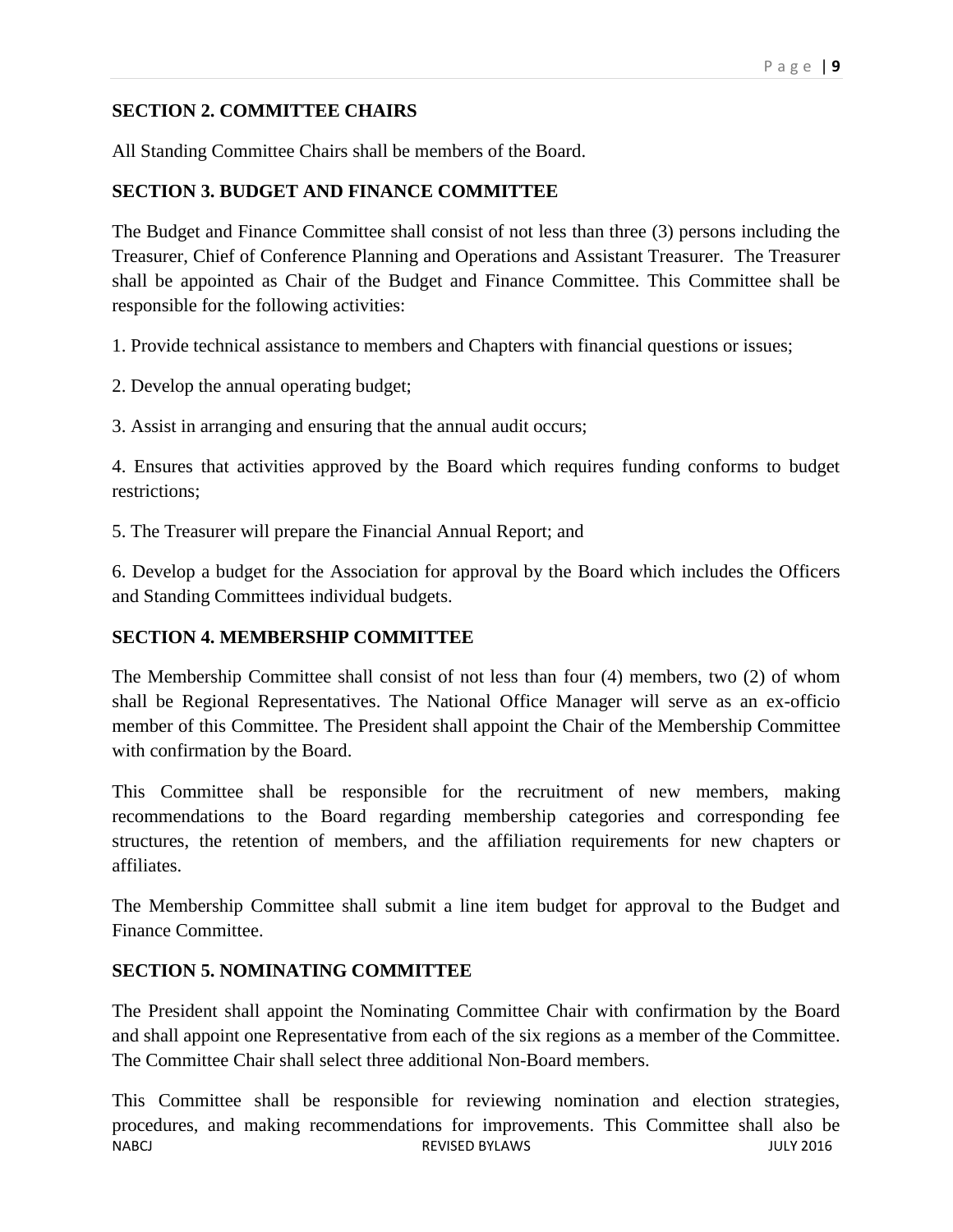responsible for designing and distributing ballots for election and designating a method of receiving and counting ballots. The

Nominating Committee shall submit a line item budget for approval to the Budget and Finance Committee.

# **SECTION 6. COMMUNICATIONS AND PUBLIC RELATIONS COMMITTEE**

The Communication and Public Relations Committee shall consist of not less than three (3) members with two (2) being Regional Representatives. The President shall appoint the Chair of this Committee with confirmation of the Board.

This Committee shall be responsible for promoting NABCJ, working with the Conference and Training Institute Planners to promote this annual event, publishing the Conference Daily Newsletter during the Conference and developing promotional materials including press releases.

The Communications and Public Relations Committee shall submit a line item budget for approval to the Budget and Finance Committee.

# **SECTION 7. BYLAWS COMMITTEE**

The Bylaws Committee shall consist of at least three (3) Regional Representatives and three (3) Non-Board members. The President shall appoint the Chair of this Committee with confirmation by the Board.

The Bylaws Committee shall be responsible for reviewing and preparing amendments to the Bylaws. The Bylaws Committee shall also assist the Board regarding the interpretation of the Bylaws and update the Bylaws annually, as needed.

The Bylaws Committee shall submit a line item budget for approval to the Budget and Finance Committee.

The Bylaws Committee shall submit in writing to the Board any proposed amendments. The Board shall approve or disapprove the amendments to be introduced to the membership for vote.

Members of the Association can submit proposed amendments to the Bylaws through their designated Regional Representative during the timeframes designated by the Association.

The Regional Representative will submit all proposed Amendments to the Chairperson of the National Bylaws Committee who will then share and discuss all submissions with the Bylaws Committee. The Committee will submit all proposed Amendments along with Committee recommendations to the national Board of Directors.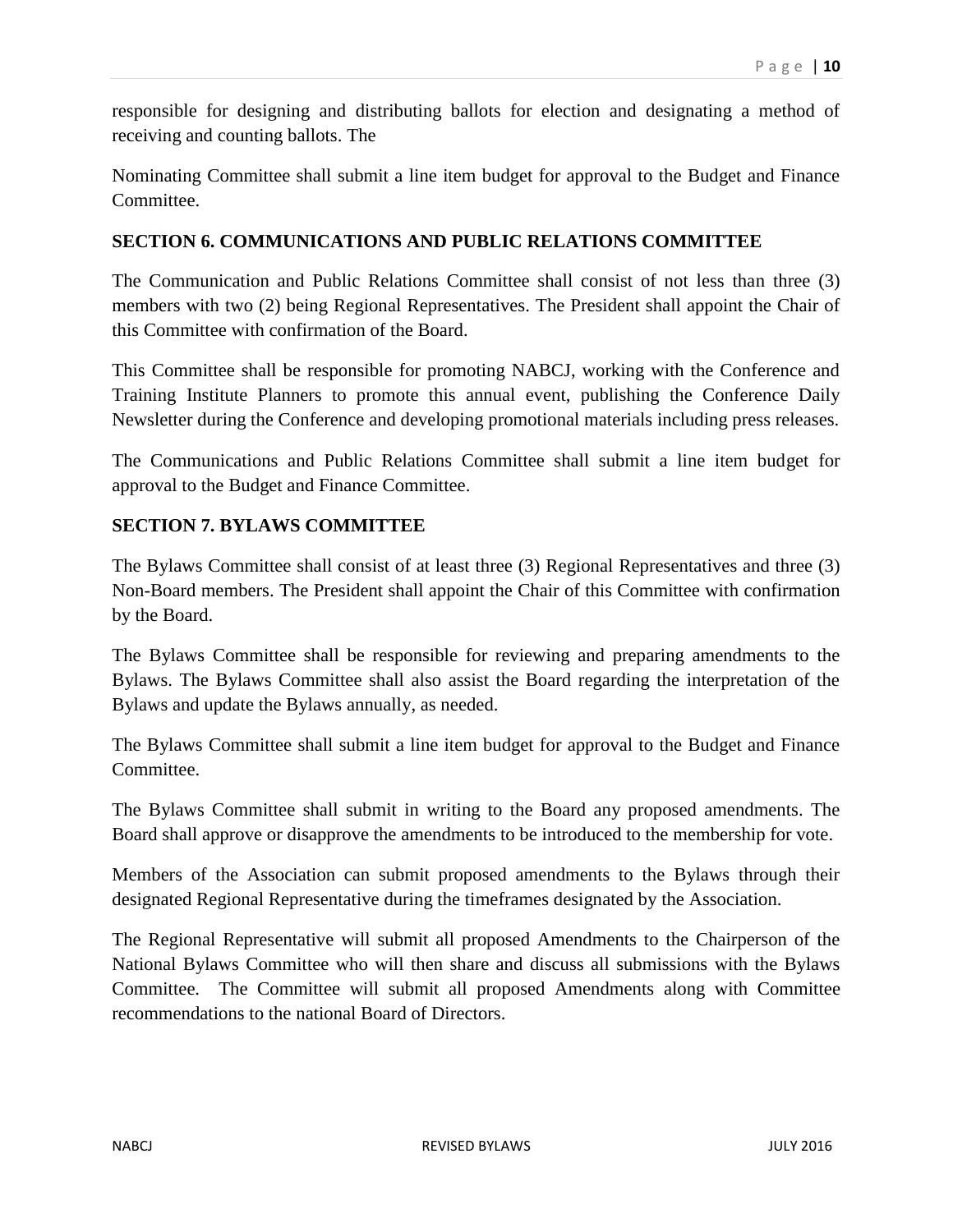# **SECTION 8. HISTORY AND RESEARCH COMMITTEE**

The History and Research Committee shall consist of not less than three (3) members, and at least one (1) shall be a Regional Representative. The President shall appoint the Chair of this Committee with confirmation by the Board.

The Chair of this Committee shall be responsible for selecting other members as appropriate for the accomplishments and attainment of the goals and objectives of this Committee. The Committee shall act as a Council on research and history. It shall be the purpose of this Committee to obtain, maintain and preserve the history of the Association through archiving records, publication and dissemination of such records. The purpose of this Committee also is to manage the research and survey information of the Association that may or may not be initiated by the Committee.

The History and Research Committee shall submit a line item budget for approval to the Budget and Finance Committee.

# **SECTION 9. CONFERENCE PLANNING**

The President shall appoint the Chief of Conference Planning and Operations with confirmation by the Board. The Committee shall be responsible for planning, organizing, and implementation of the Conference and Training Institute.

The Conference Planning Committee shall submit a line item budget for approval to the Budget and Finance Committee. The Committee shall adhere to the conference budget that was approved by the Board. The Budget and Finance Committee must approve any variance and request for line item changes.

The Chief of Conference Planning shall appoint a Chair of Conference Workshops with confirmation by the Board. The Chair will report to and work with the Chief of Conference Planning and Operations in developing workshops for the Conference and Training Institute.

# **ARTICLE IX**

#### **MISCELLANEOUS**

#### **SECTION 1. PARLIAMENTARY**

Except as otherwise provided by these Bylaws, the rules of procedure contained in Robert's Rules of Order Newly Revised, shall govern.

#### **SECTION 2. FISCAL YEAR**

The fiscal year of the NABCJ shall be from January 1st to December 31st.

NABCJ REVISED BYLAWS JULY 2016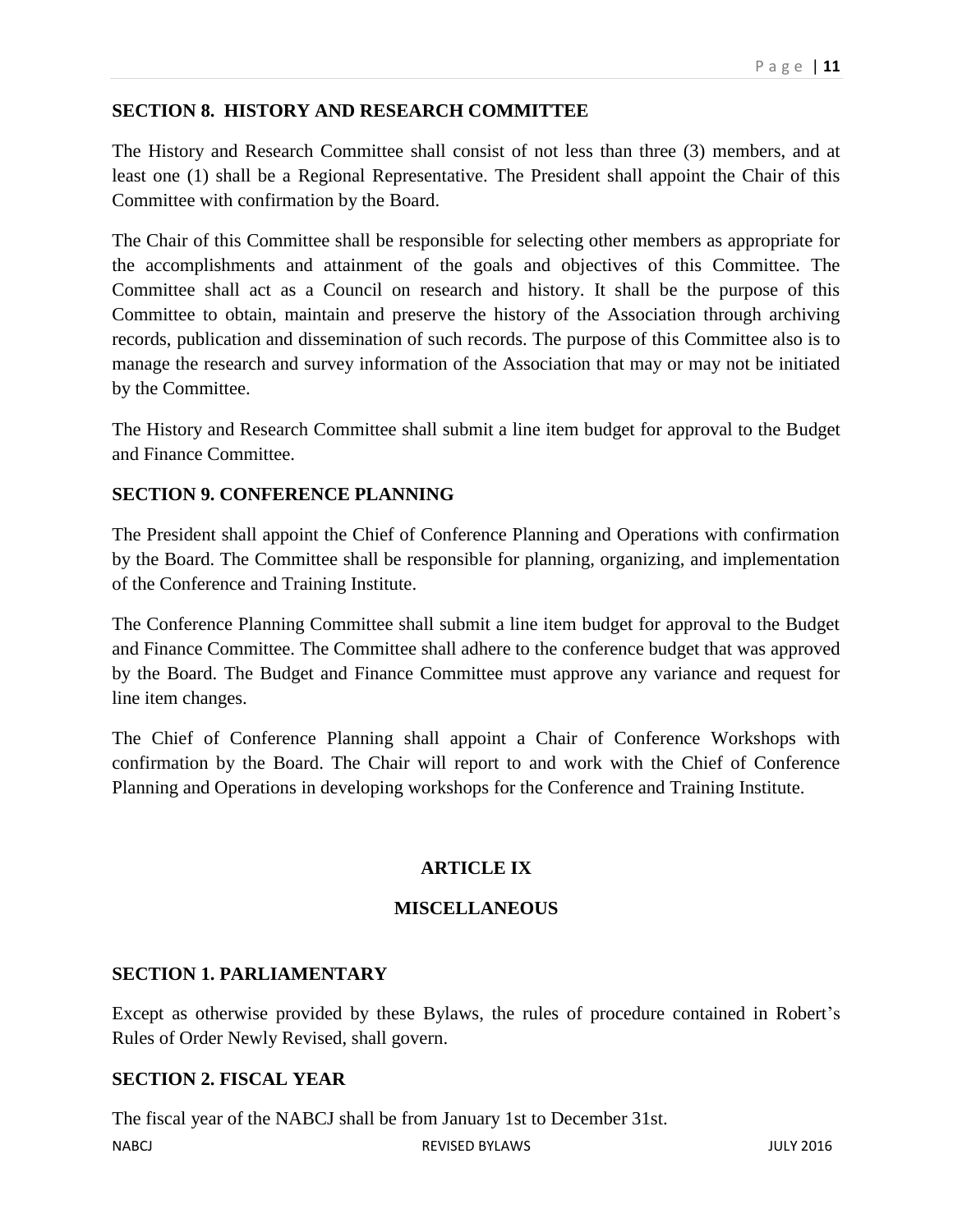# **SECTION 3. AUDIT**

A Certified Public Accountant as approved by the Board on an annual basis shall audit financial transactions of the NABCJ and its accounts.

# **SECTION 4. CHECKS**

The Treasurer, Assistant Treasurer, President of the Board along with the National Office Manager shall be the only authorized signees on all checks, drafts and orders for payment for the Association. All checks over \$500 shall require two signatures.

# **SECTION 5. BOND**

The Board shall require the Treasurer, Assistant Treasurer, President and National Office Manager to be bonded, at the expense of the Association, for the faithful discharge of his or her duties in such amount and with such surety or sureties, as it shall determine.

Only the Association President, the National Office Manager and the Treasurer are authorized to possess an Association Credit Card.

# **SECTION 6. BYLAWS**

These Bylaws supersede all other Bylaws, resolutions, memoranda, policies or other writing heretofore promulgated by NABCJ.

# **SECTION 7. AD HOC COMMITTEES**

The President shall from time to time establish Ad Hoc Committees. The creation of such committees shall be approved by the Board.

# **SECTION 8. OPERATIONS AND PROCEDURES MANUAL**

The President shall appoint a Chair with confirmation by the Board annually to review and update as needed the Association's Operations and Procedures Manual. The Committee will submit for approval any recommended updates to the Board annually, as received.

The Operations and Procedures Manual Committee shall submit a line item budget for approval to the Budget and Finance Committee.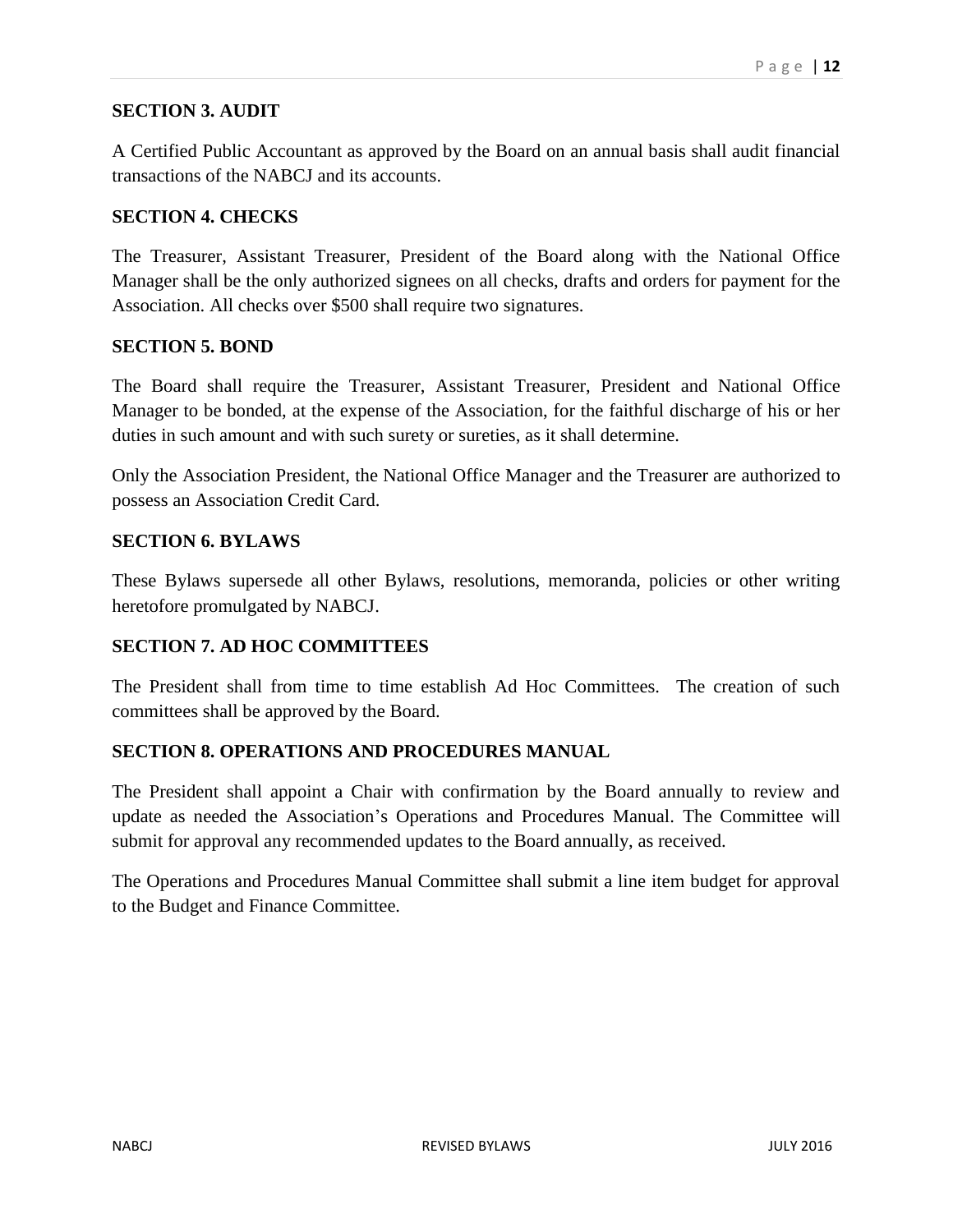# **ARTICLE X**

# **EXPULSION, SUSPENSION OR REMOVAL OF**

# **MEMBERS AND OFFICERS**

#### **SECTION 1. GROUNDS FOR DISCIPLINARY ACTION**

The NABCJ Board, upon satisfactory evidence that an Officer, Representative or member of the Association is guilty of conduct, since the inception of his/her NABCJ membership, not in accord with the principles, aims and purposes of NABCJ as set out in the Bylaws and/or is guilty of conduct adverse to the best interests of NABCJ, may be ordered expulsion, suspension or pursue other actions against such Officer, Representative or member, after a full hearing in accordance with the provisions of these Bylaws.

#### **SECTION 2. COMPLAINTS**

A complaint against an Officer, Representative or member may be initiated by any member of NABCJ and must be signed by such member in a sworn affidavit and forwarded to the National Office via certified mail.

#### **SECTION 3. NOTICE OF COMPLAINT AND RIGHT TO ANSWER**

Upon receipt of a complaint or charge, the National Office will notify the National President. The National President shall then notify the Officer, Representative or member involved by certified mail of the complaint at his or her last address on file with the National Office.

Such Officer, Representative or member shall have ten (10) calendar days from the date of receipt of charges to file with the National Office his or her answer in writing to said charges.

The ten (10) calendar day period shall commence to run from the time a copy of the charges is received by the said Officer, Representative or member. The National President will ensure such complaint is appropriately addressed.

#### **SECTION 4. HEARING PROCEDURES**

The Board reserves the right to hear and act upon stated charges. The accused Officer, Representative or member is entitled to a hearing before the Board if he or she so desires, or he or she may elect to have the matter decided by the Board ex-parte based on the complaint and answer affidavit(s).

Whether an oral hearing is requested or an ex-parte hearing takes place, such hearing shall be conducted by the Board unless the Board designates a special committee. A Board appointee shall act as counsel for the Board or Committee, and the Officer, Representative or member may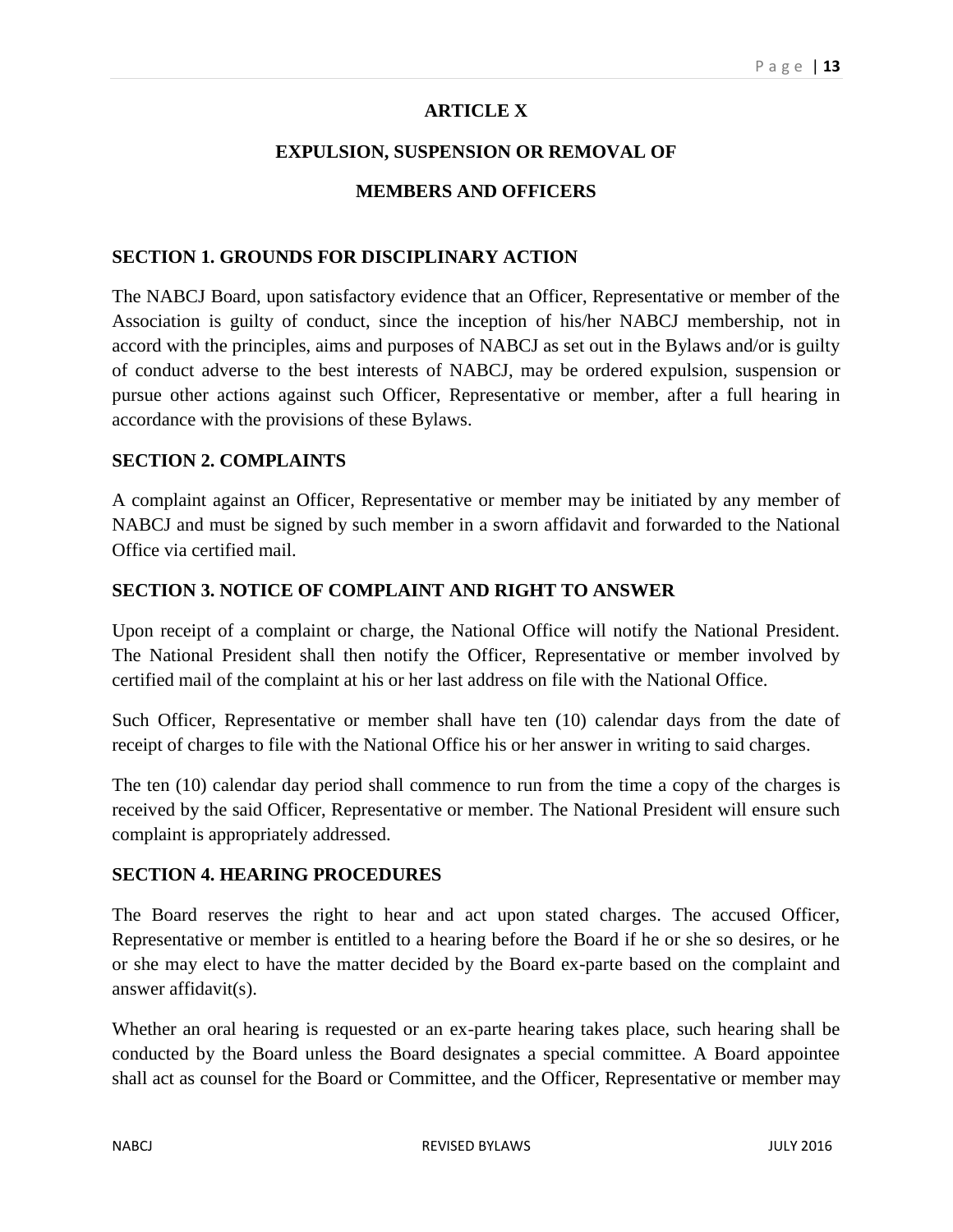be represented by counsel and present oral or documentary evidence in his or her behalf relevant to the charges made.

In the event that the President is the accused then the Vice President shall stand in the place of the President regarding the hearing.

# **SECTION 5. NOTICE OF FINDINGS AND ACTIONS OF THE BOARD**

Notice of the findings and actions of the Board shall be sent by the President of the Board to the Officer, Representative or member via certified mail at his or her last address on file within fourteen (14) calendar days.

# **ARTICLE XI**

# **REVOCATION AND SUSPENSION OF CHAPTERS**

# **SECTION 1. CHAPTER FAILING TO REPORT STATUS AND/OR TO PAY AFFILIATION DUES**

If a Chapter fails to report to the National Office their status for a period of two consecutive years, the Board may declare any or the entire Chapter vacant and order a new election, or expel, or suspend the Chapter. Notice of removal shall be sent to the local chapter address on file via certified mail. Additionally the Chapter President, Secretary and Treasurer shall be forwarded a copy of the letter via certified mail at their address of record.

Immediately upon the service of notice by NABCJ, the officer(s) shall perform no official act and shall hold all records and monies of the Chapter, subject to disposition by the Board. If an affiliate fails to report to the National Office their status for a period of two consecutive years, NABCJ may disassociate and make null and void the affiliate relationship.

# **SECTION 2. NOTICE OF FINDINGS AND ACTIONS OF THE BOARD**

The Charter received by the Chapter upon its admission to NABCJ may be revoked or suspended by the Board, if the Board shall deem it is in the best interest of the Association, provided, however, that a due process hearing on charges be held before the Board or before a special appointed committee, at which the Chapter may be represented by person or persons of its choice.

Such Chapter suspension or revocation shall not invalidate the membership of any member of the Chapter in the Association.